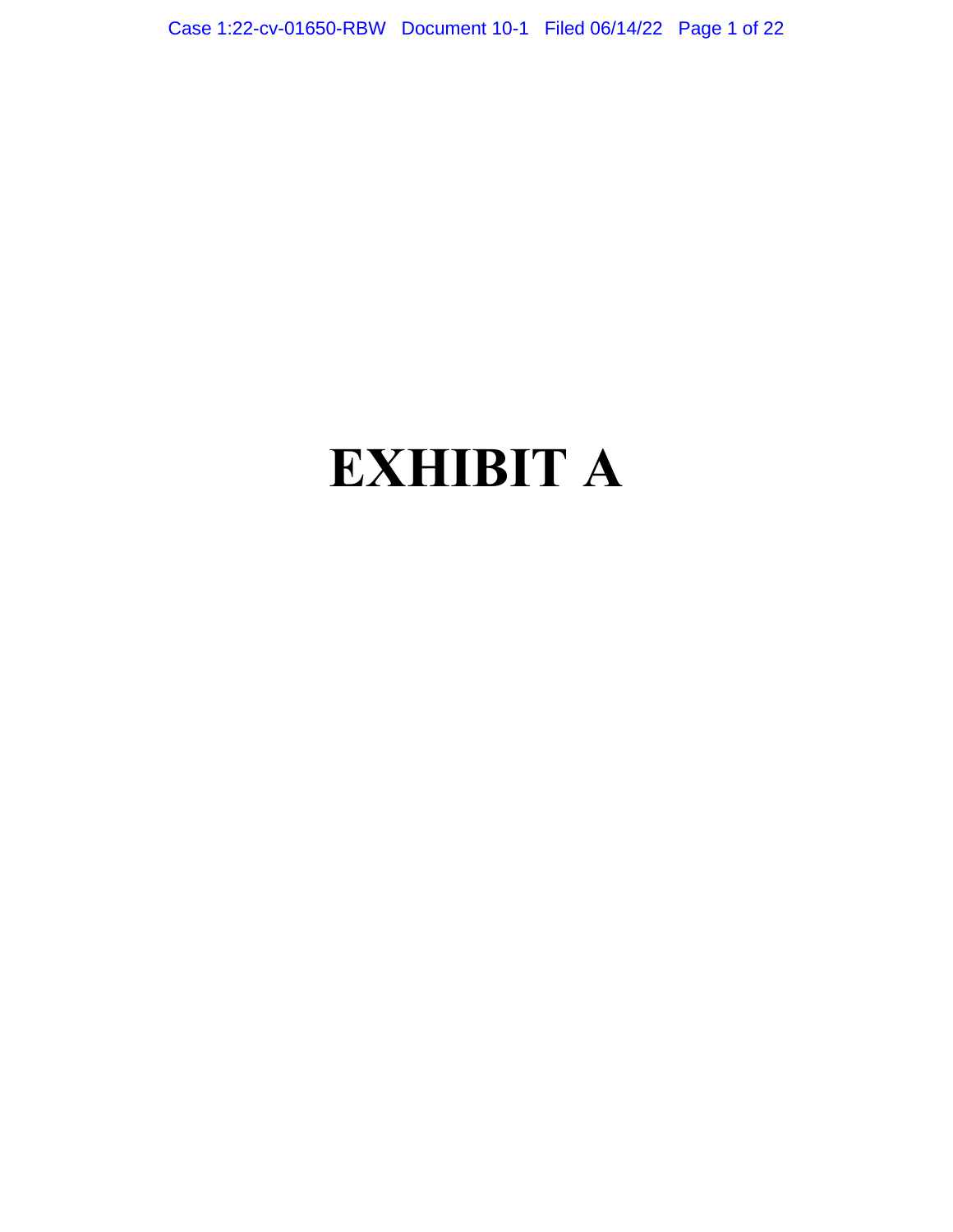## **UNITED STATES DISTRICT COURT FOR THE DISTRICT OF COLUMBIA**

|                                                                      | x                          |
|----------------------------------------------------------------------|----------------------------|
| MAJID S. KHAN (ISN 10020),<br>Prisoner, United States Naval Station, |                            |
|                                                                      |                            |
| Guantánamo Bay, Cuba                                                 |                            |
| Petitioner,                                                          |                            |
| V.                                                                   | Civil Action No. $22-1650$ |
| JOSEPH R. BIDEN, JR.,                                                |                            |
| President of the United States                                       |                            |
| The White House                                                      |                            |
| 1600 Pennsylvania Avenue, N.W.                                       |                            |
| Washington, DC 20500;                                                |                            |
|                                                                      |                            |
| LLOYD J. AUSTIN III,                                                 |                            |
| Secretary, United States                                             |                            |
| Department of Defense                                                |                            |
| 1000 Defense Pentagon                                                |                            |
| Washington, DC 20301-1000; and                                       |                            |
|                                                                      |                            |
| ARMY BRIG. GEN. LANCE A. OKAMURA,                                    |                            |
| Commander, Joint Task Force-Guantánamo                               |                            |
| APO AE 09360,                                                        |                            |
|                                                                      |                            |
| Respondents.                                                         |                            |
|                                                                      |                            |
|                                                                      | x                          |

## **BRIEF OF AMICUS CURIAE SEPTEMBER 11TH FAMILIES FOR PEACEFUL TOMORROWS IN SUPPORT OF PETITION FOR WRIT OF HABEAS CORPUS**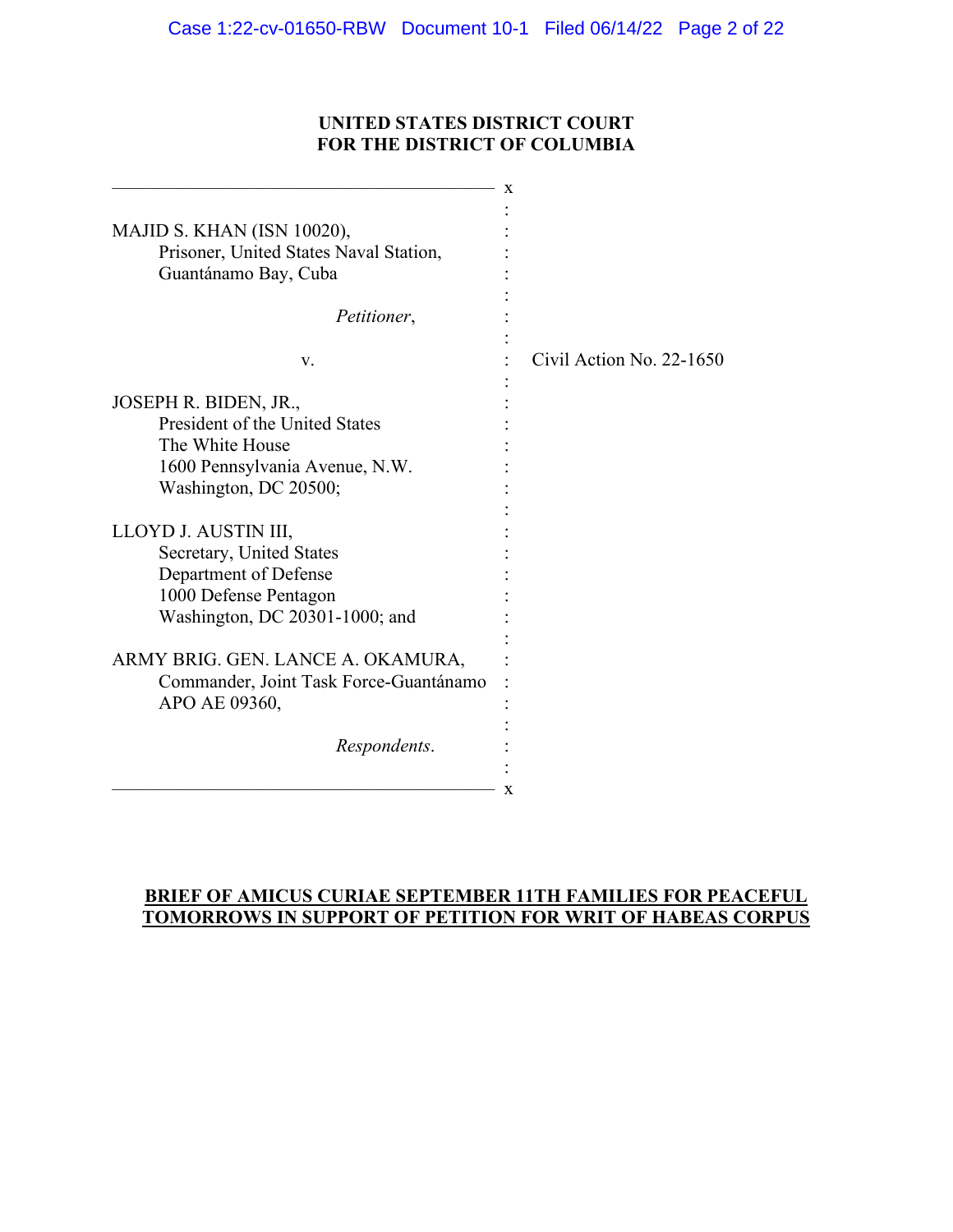# **TABLE OF CONTENTS**

# **Page**

| I.   | INTEREST OF AMICUS CURIAE, SEPTEMBER 11 <sup>TH</sup> FAMILIES FOR |                                                                    |  |
|------|--------------------------------------------------------------------|--------------------------------------------------------------------|--|
|      | A.                                                                 |                                                                    |  |
|      | B.                                                                 |                                                                    |  |
| II.  |                                                                    | THE 9/11 MILITARY COMMISSION HAS PROVEN TO BE INEFFECTIVE          |  |
| III. |                                                                    | KHAN'S SUCCESSFUL PLEA CONTRASTS SHARPLY WITH THE                  |  |
| IV.  |                                                                    | PLEA AGREEMENTS SERVE IMPORTANT JUSTICE-PROVIDING                  |  |
|      | A.                                                                 |                                                                    |  |
|      | <b>B.</b>                                                          | Plea Agreements Have Been Used Successfully in Terrorism and Other |  |
|      | $\mathcal{C}$ .                                                    | The Success of Petitioner's Case Underscores the Value of Plea     |  |
| V.   |                                                                    | PLEA AGREEMENTS, ESPECIALLY COOPERATION AGREEMENTS,                |  |
|      | A.                                                                 | Entering a Plea Agreement Requires Trust that the Defendant Will   |  |
|      | <b>B.</b>                                                          |                                                                    |  |
| VI.  |                                                                    |                                                                    |  |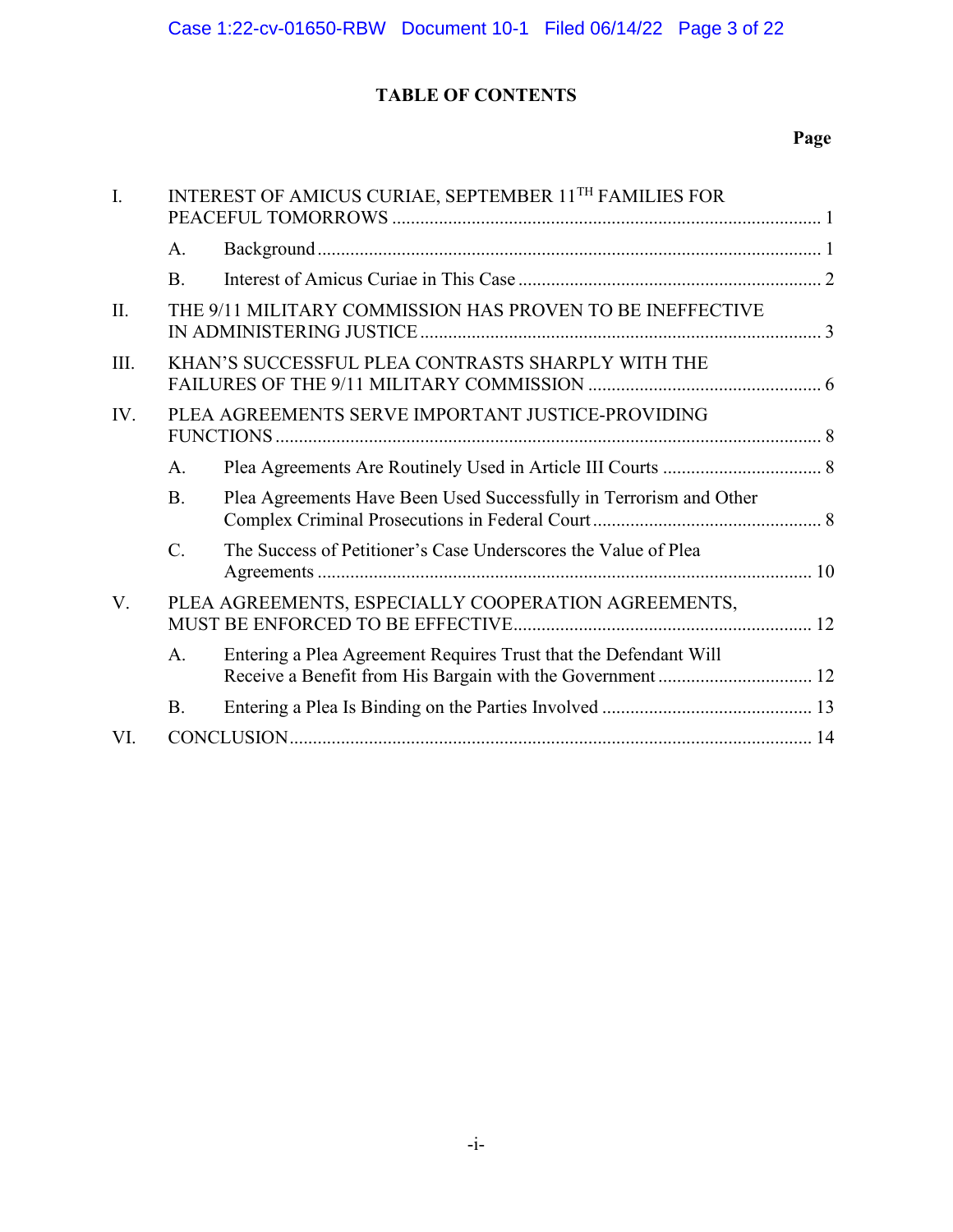# **TABLE OF AUTHORITIES**

# **Page(s)**

## **CASES**

| Hamdan v. Rumsfeld,                                                                                                                                                                                                                                                           |
|-------------------------------------------------------------------------------------------------------------------------------------------------------------------------------------------------------------------------------------------------------------------------------|
| Puckett v. United States,                                                                                                                                                                                                                                                     |
| United States v. Bryant Neal Viñas                                                                                                                                                                                                                                            |
| United States v. Lee,                                                                                                                                                                                                                                                         |
| United States v. Murray,                                                                                                                                                                                                                                                      |
| <b>STATUTES</b>                                                                                                                                                                                                                                                               |
| Military Commissions Act of 2006, Pub. L. No. 109-366, 120 Stat 2600 (codified at 10 U.S.C.                                                                                                                                                                                   |
| National Defense Authorization Act for Fiscal Year 2010, Pub. L. No. 111-84, 123 Stat 21904                                                                                                                                                                                   |
| <b>OTHER AUTHORITIES</b>                                                                                                                                                                                                                                                      |
| <i>About Us</i> , September 11 <sup>th</sup> Families for Peaceful Tomorrows,                                                                                                                                                                                                 |
| Adam Goldman, British Terrorist Receives Life Sentence for Role in Americans' Deaths, N.Y.<br>TIMES (Apr. 29, 2022), https://www.nytimes.com/2022/04/29/us/politics/isis-beatles-kotey-                                                                                       |
| Benjamin R. Farley, Getting It Wrong: The 9/11 Military Commission and the Justiciability of<br>Armed Conflict, Just Security (May 13, 2020), https://www.justsecurity.org/70123/getting-it-<br>wrong-the-9-11-military-commission-and-the-justiciability-of-armed-conflict/3 |
| Benjamin Weiser, Reza Zarrab, Turk at Center of Iran Sanctions Case, Is Helping Prosecution,<br>N.Y. TIMES (Nov. 28, 2017) https://www.nytimes.com/2017/11/28/world/europe/reza-zarrab-                                                                                       |
| Bryant Neal Viñas & Mitchell Silber, Al-Qa'ida's First American Foreign Fighter after 9/11,                                                                                                                                                                                   |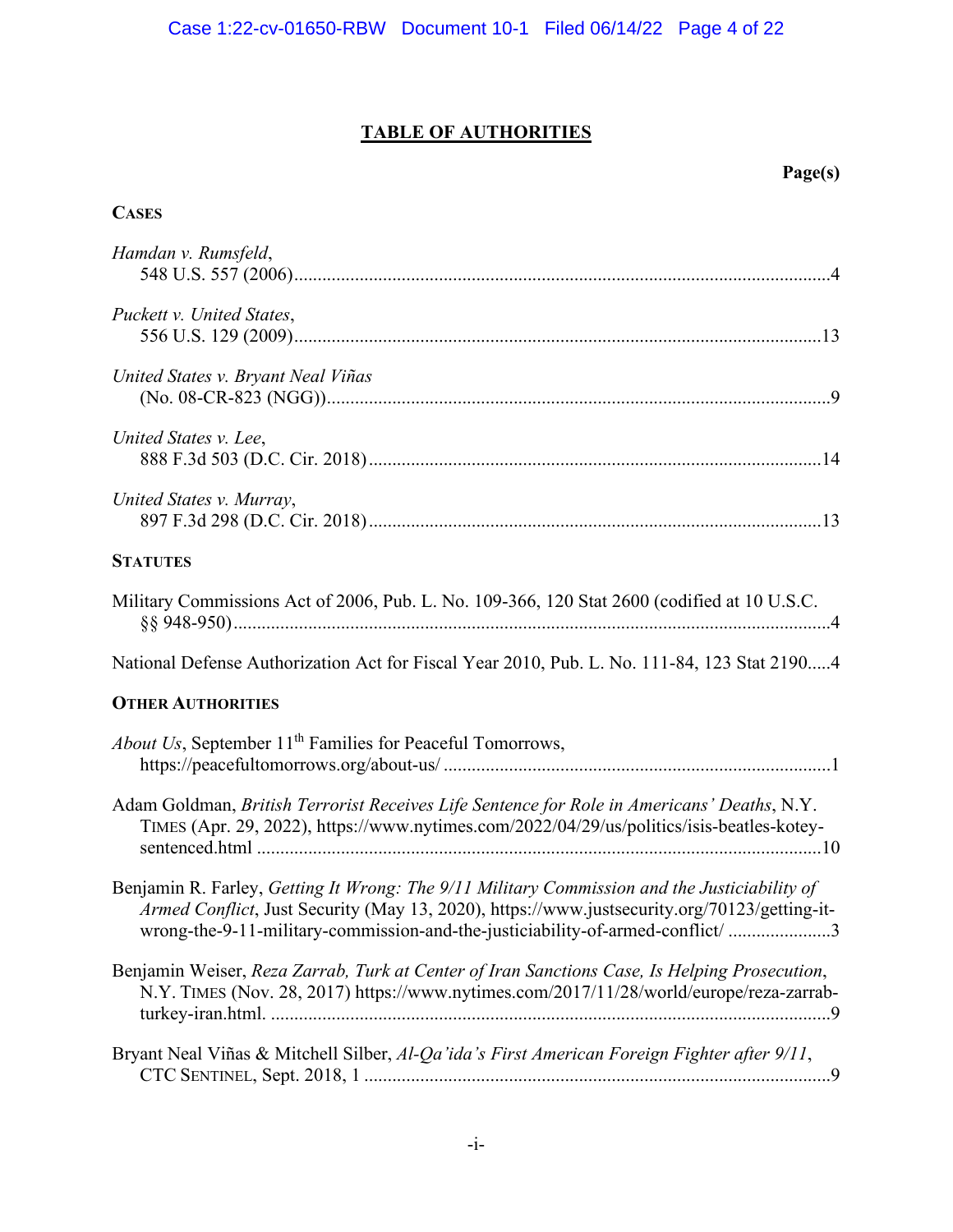# **TABLE OF AUTHORITIES**

(continued)

**Page**

| Carol Rosenberg, Trial Guide: The Sept. 11 Case at Guantánamo Bay, N.Y. TIMES (Apr. 4,<br>2022), https://www.nytimes.com/article/september-11-trial-guantanamo-bay.html4                                                                                                                |
|-----------------------------------------------------------------------------------------------------------------------------------------------------------------------------------------------------------------------------------------------------------------------------------------|
| Carol Rosenberg, The 9/11 Trial: Why Are Plea Bargain Talks Underway?, N.Y. Times (Mar.<br>20, 2022), https://www.nytimes.com/2022/03/20/us/politics/sept-11-trial-                                                                                                                     |
|                                                                                                                                                                                                                                                                                         |
| Detention, Treatment, and Trial of Certain Non-Citizens in the War Against Terrorism, 66 Fed.                                                                                                                                                                                           |
| Erin Ann O'Hara, Victims and Prison Release: A Modest Proposal, 19 FED. SENT. R. 130, 130,                                                                                                                                                                                              |
| Jaime Malamud Goti, Equality, Punishment, and Self-Respect, 5 BUFF. CRIM. L. REV. 497, 499                                                                                                                                                                                              |
| Jane Mayer, The Trial: Eric Holder and the Battle Over Khalid Sheikh Mohammed, NEW                                                                                                                                                                                                      |
| John Ryan, U.S. Government Initiates Plea Talks with 9/11 Defendants, LAWDRAGON (Mar.<br>15, 2022), https://www.lawdragon.com/news-features/2022-03-15-us-government-initiates-                                                                                                         |
| Lt. Col. Michael J. Lebowitz, Zombie Courts: Lessons Learned from a Guantánamo Bay<br>Military Commissions System that Refuses to Die, 37 AM. U. INT'L. L. REV. 1, 2 (2021) 4                                                                                                           |
| Letter to Judge Ellis by Alexanda A. Kotey, United States v. Kotey, 1:20-cr-239 (Apr. 2022),<br>available at https://int.nyt.com/data/documenttools/alexanda-                                                                                                                           |
| Petition for Writ of Habeas Corpus at 6-7, United States v. Khan (June 7, 2022) (22-cv-1650)  7                                                                                                                                                                                         |
| SENATE SELECT COMMITTEE ON INTELLIGENCE, COMMITTEE STUDY OF THE CENTRAL<br>INTELLIGENCE AGENCY'S DETENTION AND INTERROGATION PROGRAM, S. Rep. No. 113-288<br>(Dec. 9, 2014), available at<br>https://www.intelligence.senate.gov/sites/default/files/publications/CRPT-113srpt288.pdf 7 |
| Stipulation of Fact, United States v. Khan (Feb. 13, 2012), available at<br>https://www.washingtonpost.com/wp-srv/world/documents/stipulation-of-facts-signed-by-                                                                                                                       |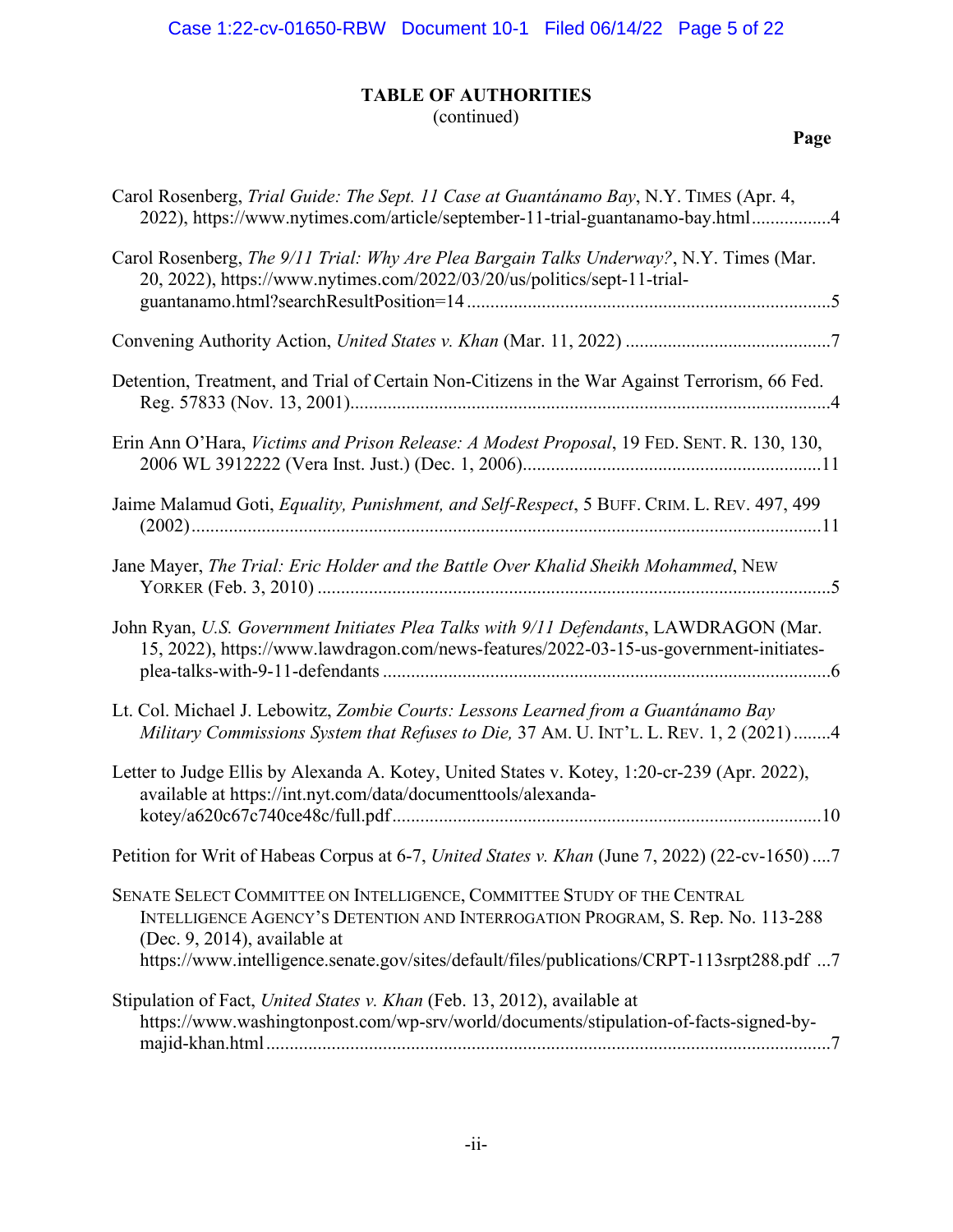# **TABLE OF AUTHORITIES**

(continued)

# **Page**

| Testimony of Colleen Kelly before the Senate Judiciary Committee, Closing Guantánamo:<br>https://www.judiciary.senate.gov/imo/media/doc/Kelly%20Testimony4.pdf2 |
|-----------------------------------------------------------------------------------------------------------------------------------------------------------------|
| USA: The Show Trial Begins: Five Former Secret Detainees Arraigned at Guantánamo,                                                                               |
| William Glaberson, 9/11 Suspects Arraigned at Guantánamo Hearing, N.Y. TIMES (June 6,                                                                           |
|                                                                                                                                                                 |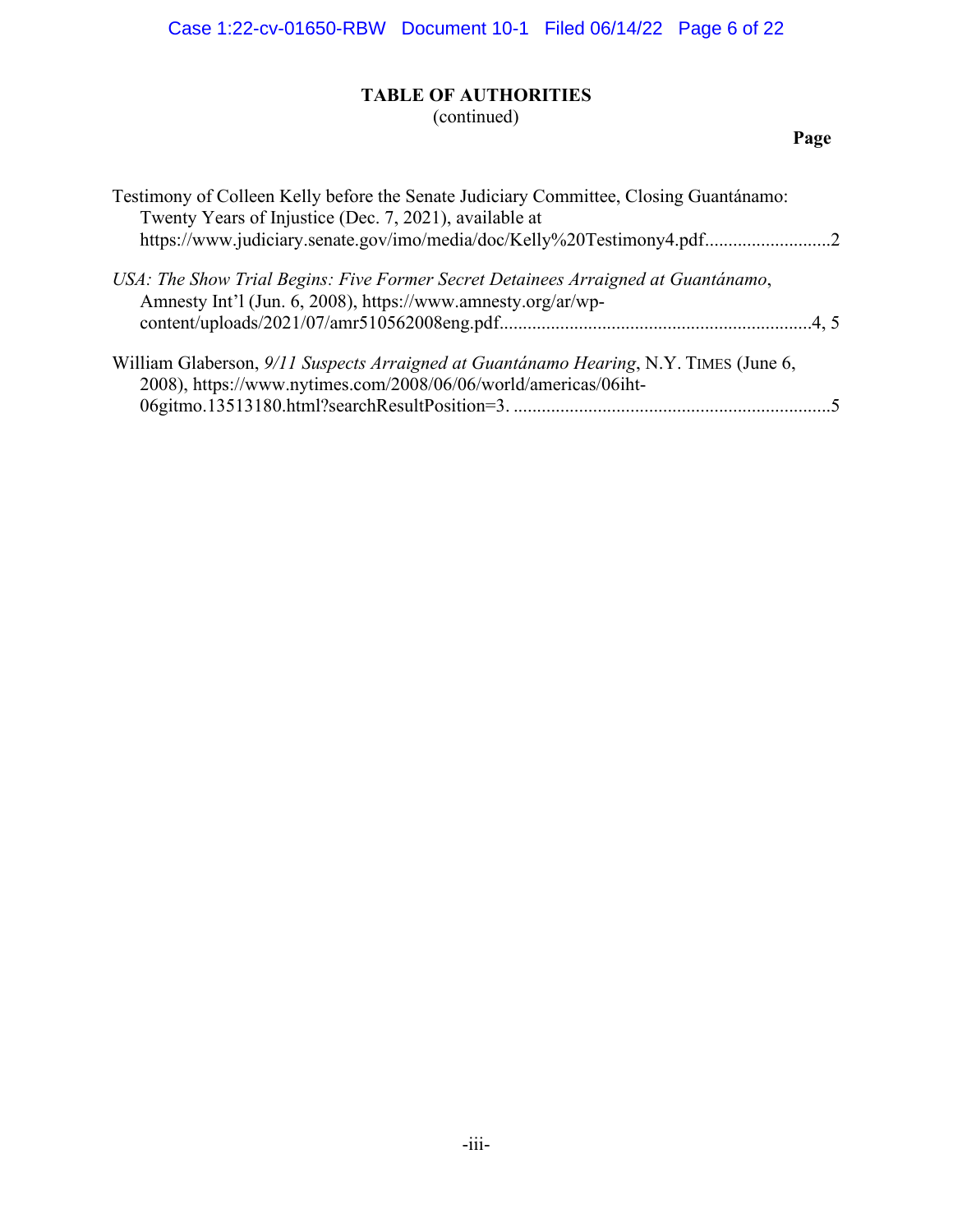## **I. INTEREST OF AMICUS CURIAE, SEPTEMBER 11TH FAMILIES FOR PEACEFUL TOMORROWS**

#### **A. Background**

Amicus Curiae September 11<sup>th</sup> Families for Peaceful Tomorrows ("Peaceful Tomorrows") is a non-profit organization founded in 2002. Its members are family members of those killed in the terrorist attacks on September 11, 2001. They view those attacks not as an act of war, but as an egregious international crime, and have sought truth, justice and accountability through the legal system.

Peaceful Tomorrows' members support a principled, legal response to the September 11 attacks that neither escalates the conflict nor produces more deaths of innocent civilians. Recognizing that no system of justice is perfect, they wish for the U.S. response to the September 11 attacks to reflect the best of American values: our Constitution and Bill of Rights, our obligations under international law, and our professed commitment to human rights.

Since its founding, Peaceful Tomorrows has sought to "encourage a multilateral, collaborative effort to bring those responsible for the September 11, 2001 attacks to justice" and to "demand ongoing investigations into the events leading up to the September 11, 2001 attacks that took the lives of our loved ones, including exhaustive examinations of U.S. foreign policies and national securities failures."<sup>1</sup>

Peaceful Tomorrows seeks justice for the victims of the September 11 attacks under the rule of law. In connection with those efforts, Peaceful Tomorrows has spoken out against the failure of the 9/11 military commission to progress beyond pre-trial hearings and against the United States' use of torture. *See*, *e.g.* Testimony of Colleen Kelly before the Senate Judiciary

<sup>&</sup>lt;sup>1</sup> For more information about Peaceful Tomorrows and its mission, *see About Us*, September 11<sup>th</sup> Families for Peaceful Tomorrows, https://peacefultomorrows.org/about-us/.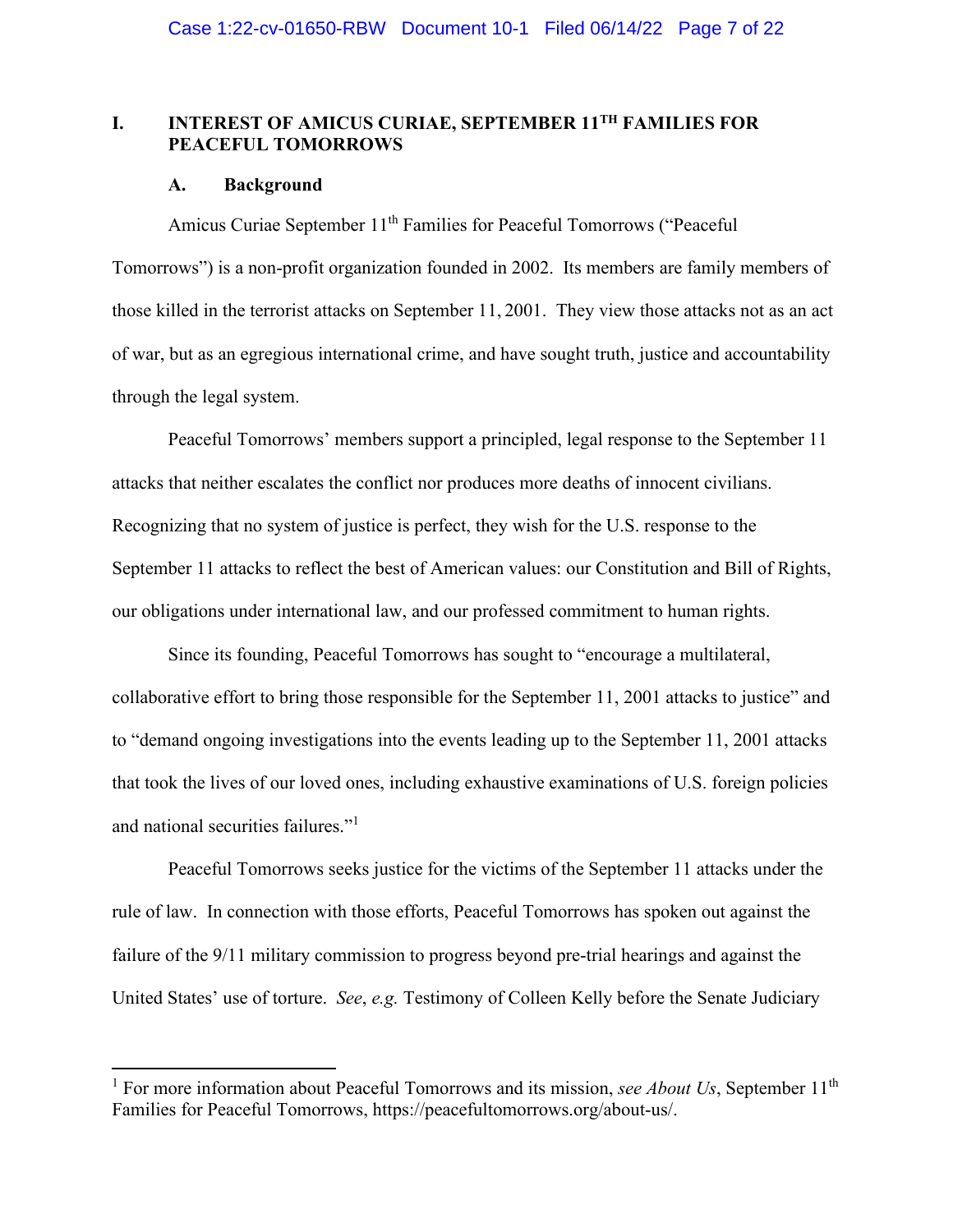#### Case 1:22-cv-01650-RBW Document 10-1 Filed 06/14/22 Page 8 of 22

Committee, Closing Guantánamo: Twenty Years of Injustice (Dec. 7, 2021), available at https://www.judiciary.senate.gov/imo/media/doc/Kelly%20Testimony4.pdf.

Peaceful Tomorrows is the only September 11 family organization with non-government organization observer status to attend the military commissions at Guantánamo. It has sent a representative to every pre-trial hearing since late 2015. Additionally, its members regularly view the proceedings via closed-circuit television, read transcripts and motions, and discuss the case with prosecution and defense attorneys.

#### **B. Interest of Amicus Curiae in This Case**

The 9/11 military commission trial of the five men charged with perpetrating the attack (the "9/11 Defendants") has failed to achieve justice under law. The efforts to try the 9/11 Defendants have spanned more than 15 years, with no possibility of resolution at trial in sight. Indeed, much of the litigation in the commission has concerned torture and disputes about evidence that might be admitted should a trial ever take place.

Not only has there been no conviction of those responsible for the September 11 attacks, but because there has been no trial, very little has been revealed about the September 11 attacks and how or why they occurred. Because of its interminable delay, the 9/11 military commission has not achieved justice for the victims of September 11, for the members of Peaceful Tomorrows, for the public as a whole, or for the 9/11 Defendants themselves.

Because of the failure of the 9/11 military commission to prosecute the 9/11 Defendants, Peaceful Tomorrows now believes that the only realistic mechanism for securing justice under the rule of law for the September 11 attacks—including the conviction of the 9/11 Defendants, their legal punishment, and the disclosure of information about their appalling crimes—is through plea agreements.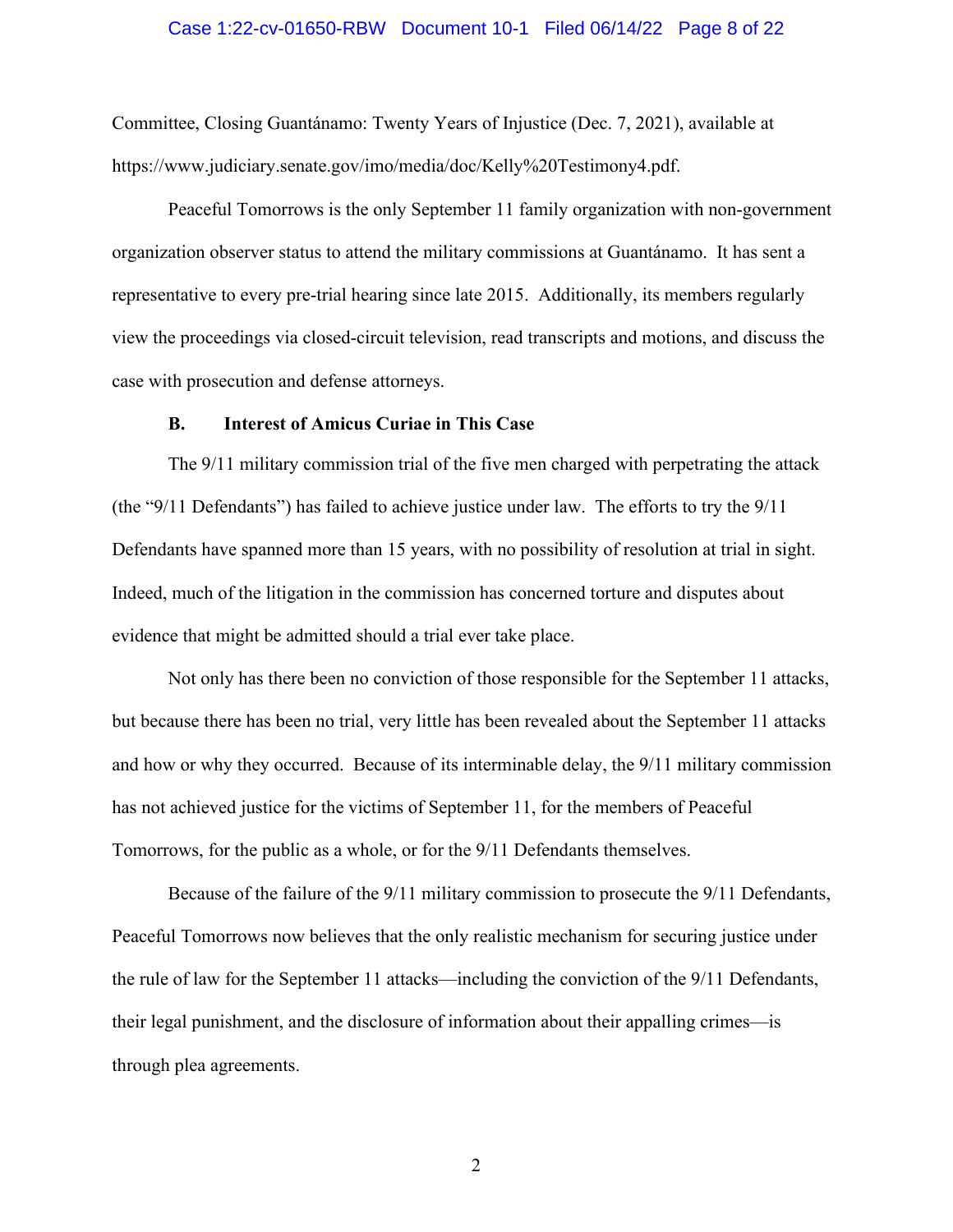#### Case 1:22-cv-01650-RBW Document 10-1 Filed 06/14/22 Page 9 of 22

Peaceful Tomorrows views the resolution of Petitioner Khan's criminal case through a plea agreement as a model for the just and legal resolution of the charges against the 9/11 Defendants. Petitioner Khan has accepted legal responsibility for his crimes. He has expressed remorse consistently over the course of nearly two decades. And he has cooperated with United States law enforcement to provide assistance and information, not only to the government, but also to the victims of terrorism and the public more broadly.

Peaceful Tomorrows hopes earnestly that the 9/11 Defendants will similarly accept responsibility their for crimes, publicly admit their actions and explain the attacks, assist the government in prosecution of other terrorists, and receive and serve legally imposed sentences. The government's failure (as detailed in the petition) to transfer Petitioner and abide by the terms of its plea bargain with Petitioner—in a case likely to be closely watched by the 9/11 Defendants, their defense counsel and prosecutors—may dissuade the 9/11 Defendants from pleading guilty, depriving the victims of September 11 (including the members of Peaceful Tomorrow) of the finality, justice and information to which they are entitled.

## **II. THE 9/11 MILITARY COMMISSION HAS PROVEN TO BE INEFFECTIVE IN ADMINISTERING JUSTICE**

Petitioner—like the five 9/11 Defendants and others detained at Guantánamo Bay—has not been prosecuted in an Article III court. These defendants have been prosecuted by "military commissions," war-time tribunals that were "established to adjudicate violations of the laws of war." Benjamin R. Farley, *Getting It Wrong: The 9/11 Military Commission and the Justiciability of Armed Conflict*, Just Security (May 13, 2020),

https://www.justsecurity.org/70123/getting-it-wrong-the-9-11-military-commission-and-thejusticiability-of-armed-conflict/.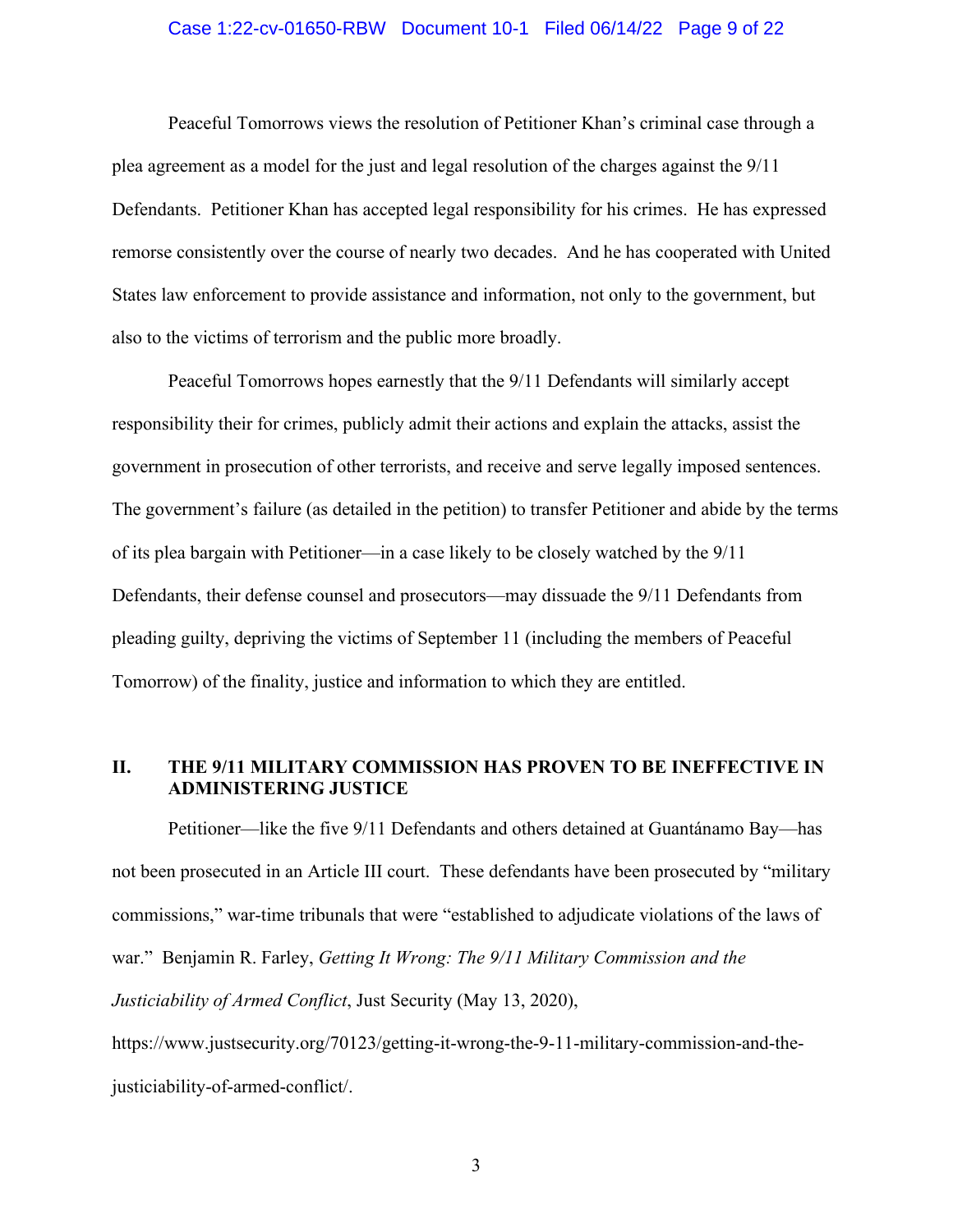#### Case 1:22-cv-01650-RBW Document 10-1 Filed 06/14/22 Page 10 of 22

The military commissions system was established in 2001 by President George W. Bush. *See* Detention, Treatment, and Trial of Certain Non-Citizens in the War Against Terrorism, 66 Fed. Reg. 57833 (Nov. 13, 2001). In 2006, the Supreme Court held that these military commissions violated both federal statute and the Geneva Conventions. *See Hamdan v. Rumsfeld*, 548 U.S. 557 (2006). Following *Hamdan*, the military commissions system was revised and reauthorized by Congress pursuant to the Military Commissions Act ("MCA") of 2006. In 2009, the MCA was further revised under President Barack Obama. *See* Military Commissions Act of 2006, Pub. L. No. 109-366, 120 Stat 2600 (codified at 10 U.S.C. §§ 948- 950); National Defense Authorization Act for Fiscal Year 2010, Pub. L. No. 111-84, 123 Stat 2190.

Since its inception, the military commissions system at Guantánamo Bay has been plagued by legal and procedural uncertainties. In addition to the challenges inherently posed by a novel, quasi-judicial body operating outside the ordinary processes of Article III courts and addressing sensitive issues of national security, the military commissions systems has faced logistical challenges in holding hearings and trials at a remote military base. *See*, *e.g.*, Lt. Col. Michael J. Lebowitz, *Zombie Courts: Lessons Learned from a Guantánamo Bay Military Commissions System that Refuses to Die*, 37 AM. U. INT'L. L. REV. 1, 2 (2021). The result has been a process that is "slow, inefficient, expensive, and at times out of control." *Id.* at 2.

The attempted prosecution of the 9/11 Defendants has slogged on for more than 15 years. The five 9/11 Defendants were captured between 2002 and 2003. Carol Rosenberg, *Trial Guide: The Sept. 11 Case at Guantánamo Bay*, N.Y. TIMES (Apr. 4, 2022),

https://www.nytimes.com/article/september-11-trial-guantanamo-bay.html; *see also*, *USA: The Show Trial Begins: Five Former Secret Detainees Arraigned at Guantánamo*, Amnesty Int'l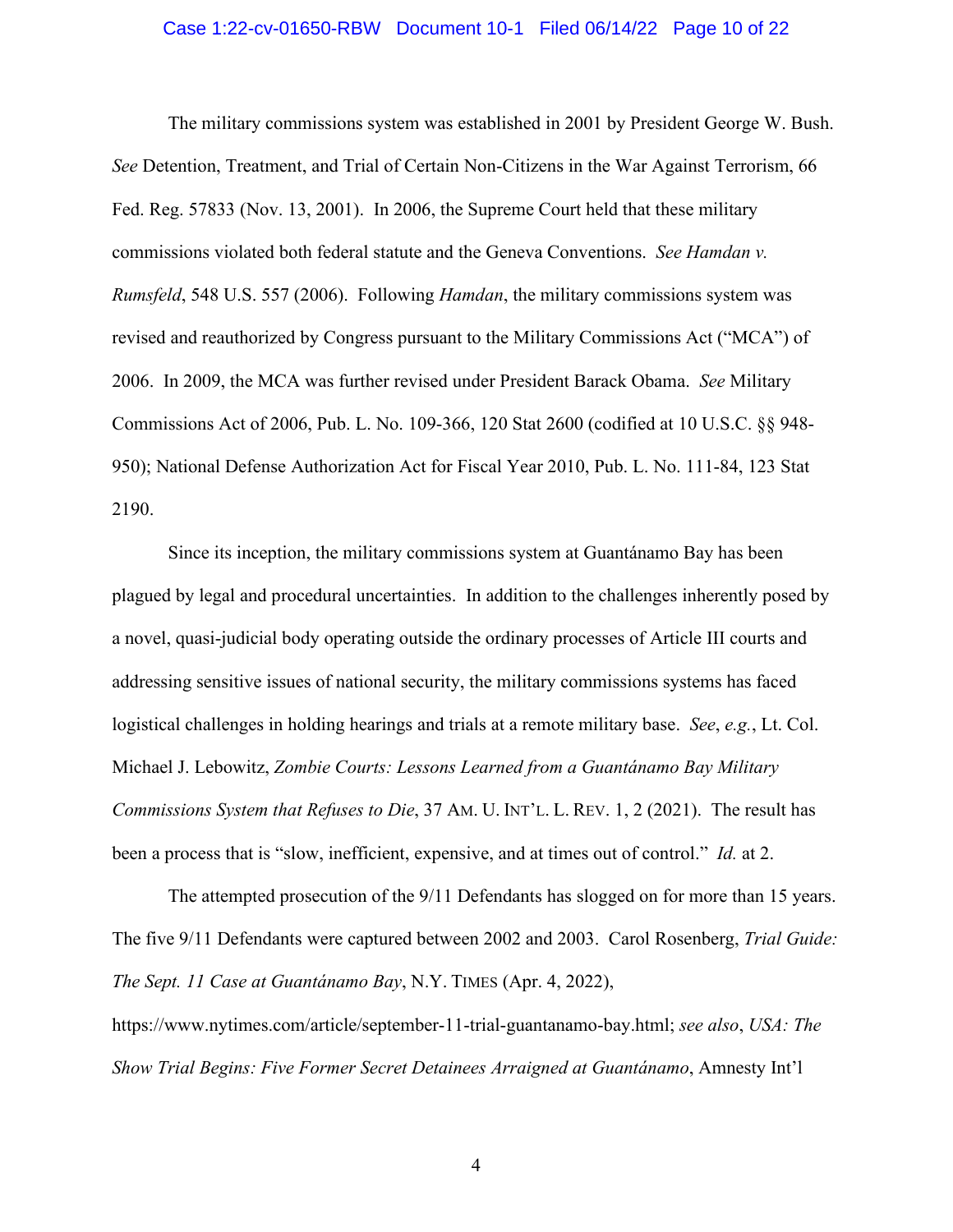#### Case 1:22-cv-01650-RBW Document 10-1 Filed 06/14/22 Page 11 of 22

(Jun. 6, 2008), https://www.amnesty.org/ar/wp-content/uploads/2021/07/amr510562008eng.pdf. In September 2006, they were transferred to Guantánamo Bay to await trial and were arraigned (under the 2006 MCA) in 2008. William Glaberson, *9/11 Suspects Arraigned at Guantánamo Hearing*, N.Y. TIMES (June 6, 2008),

https://www.nytimes.com/2008/06/06/world/americas/06iht-

06gitmo.13513180.html?searchResultPosition=3. In 2009, Attorney General Eric Holder attempted to remove the September 11 case to federal court, but the effort was abandoned amid security concerns and intense political pressure. *See* Jane Mayer, *The Trial: Eric Holder and the Battle Over Khalid Sheikh Mohammed*, NEW YORKER (Feb. 3, 2010),

https://www.newyorker.com/magazine/2010/02/15/the-trial-2. In May 2012—almost six years after the 9/11 Defendants' transfer to Guantánamo and nearly a decade after their capture—they were arraigned again under the revised 2009 MCA.

Despite the passage of decades, two arraignments and four presidential administrations, there is no plan for the case against the  $9/11$  Defendants to move forward.<sup>2</sup> Peaceful Tomorrows sees no realistic possibility that any trial of any 9/11 Defendant will ever occur.

Today, the 9/11 military commission lacks even a projected jury selection date, let alone a trial date. In March of this year, however, it was reported that prosecutors began negotiating with the 9/11 Defendants for the possibility of guilty pleas. *See* Carol Rosenberg, *The 9/11 Trial: Why Are Plea Bargain Talks Underway?*, N.Y. Times (Mar. 20, 2022),

 $2$  Throughout this period, there has been extraordinary turnover in key legal personnel. There have been four judges who have presided over the 9/11 military commission. Over the years, the presiding judges have at times overturned or set aside their predecessors' decisions. Two learned counsel have been replaced. In 2021, the Chief Prosecutor retired, followed by one of the lead civilian attorneys for the government in 2022. At the end of 2021, the Chief Defense Counsel also retired.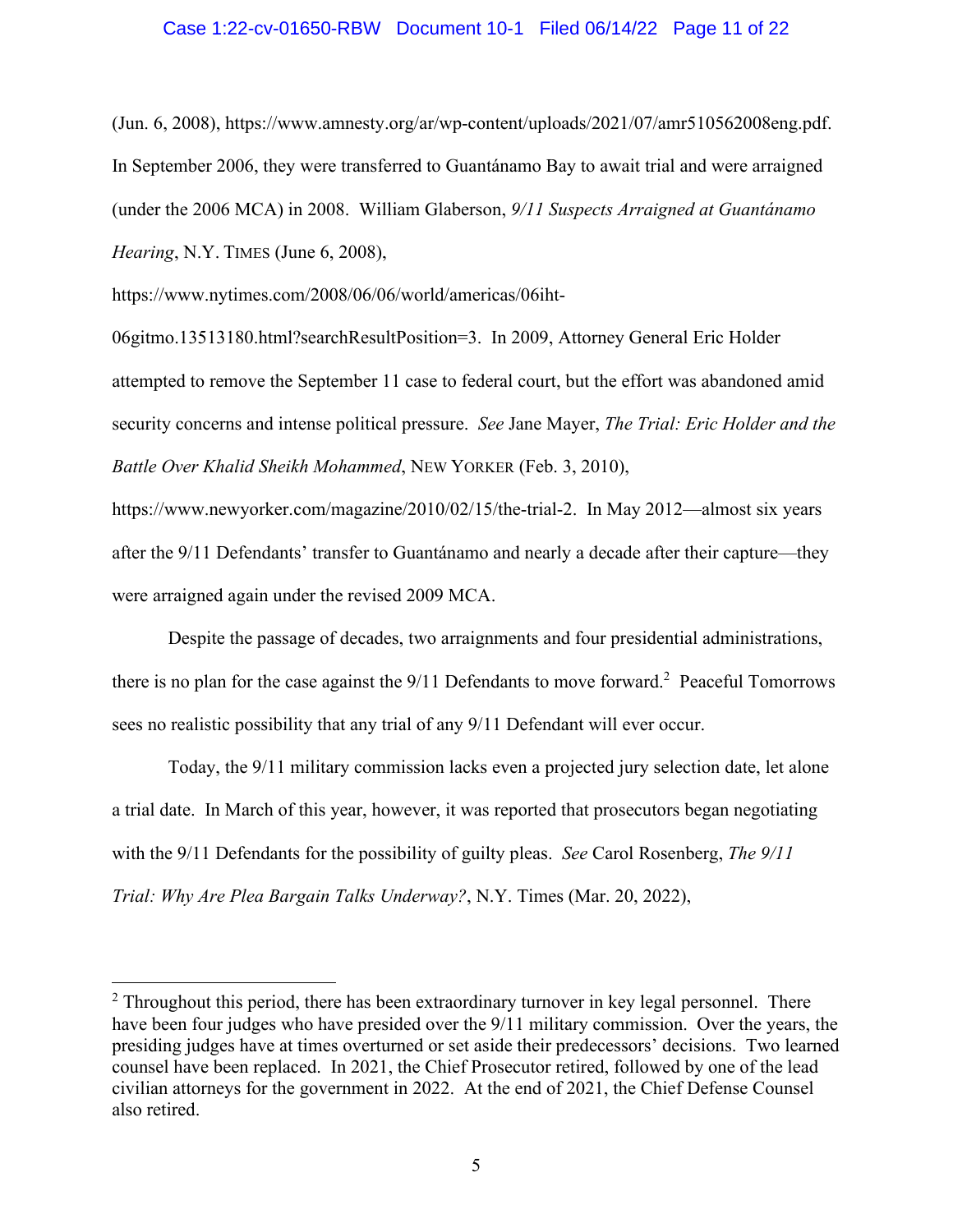#### Case 1:22-cv-01650-RBW Document 10-1 Filed 06/14/22 Page 12 of 22

https://www.nytimes.com/2022/03/20/us/politics/sept-11-trial-

guantanamo.html?searchResultPosition=14; John Ryan, *U.S. Government Initiates Plea Talks with 9/11 Defendants*, LAWDRAGON (Mar. 15, 2022), https://www.lawdragon.com/newsfeatures/2022-03-15-us-government-initiates-plea-talks-with-9-11-defendants. After 15 years of waiting, Peaceful Tomorrows' members—the families of those killed in the September 11 attacks—view guilty pleas as the only realistic path to the finality, information, and just resolution of this case that they deserve.

## **III. KHAN'S SUCCESSFUL PLEA CONTRASTS SHARPLY WITH THE FAILURES OF THE 9/11 MILITARY COMMISSION**

Petitioner's time at Guantánamo Bay started much the same as that of the 9/11 Defendants. His status today, however, stands in stark contrast to that of the 9/11 Defendants.

As Petitioner states more fully in his motion, Petitioner is a citizen of Pakistan who became involved with al Qaeda in 2002. He was arrested in Pakistan in 2003 and spent several years in CIA custody. In September 2006, Petitioner was transferred to Guantánamo. Majid Khan's Unsworn Statement at 5-7, available at

https://ccrjustice.org/sites/default/files/attach/2021/10/Majid Khan Sentencing Statement.

Petitioner was given access to counsel in 2007 and began negotiating a guilty plea with the government. In 2012—the same year the 9/11 Defendants were arraigned for the second time—Petitioner entered an agreement with the government and pled guilty to multiple crimes. Petitioner admitted his crimes and accepted legal responsibility for them.

As part of his plea agreement, Petitioner agreed to "cooperate fully and truthfully with the Government," including "providing complete and accurate information in interviews, depositions, and testimony wherever and whenever requested by prosecutors from the Office of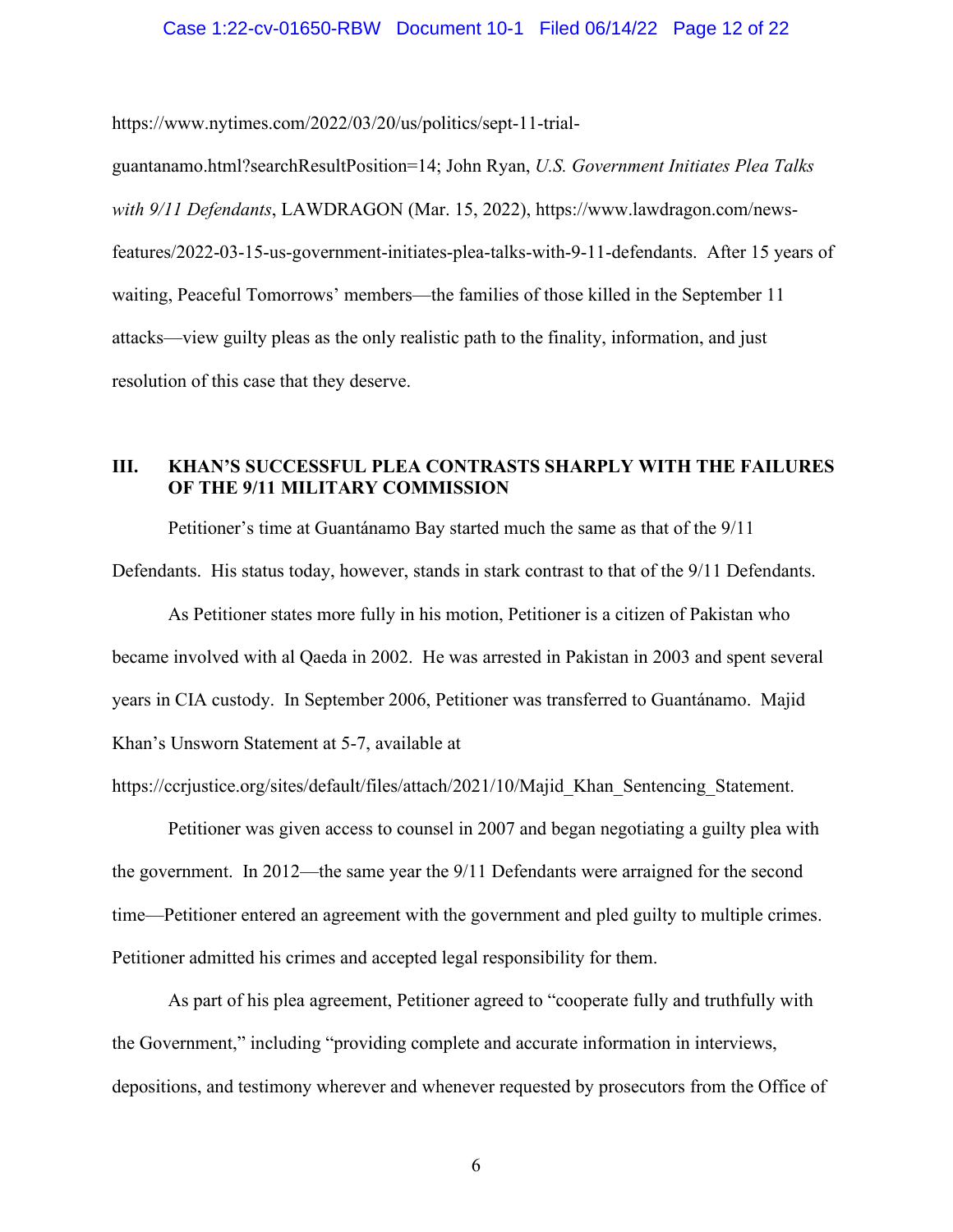#### Case 1:22-cv-01650-RBW Document 10-1 Filed 06/14/22 Page 13 of 22

Military Commissions, the United States Department of Justice, United States law enforcement, military, or intelligence authorities while in United States custody." Petition for Writ of Habeas Corpus at 6-7, *United States v. Khan* (June 7, 2022) (22-cv-1650).

As he promised, Petitioner provided reliable information that has helped authorities "investigate and build legal cases against numerous other Guantánamo detainees, criminal defendants, and others suspected or accused of terrorist acts," including against 9/11 Defendants Khalid Sheikh Mohammed and Ammar al Baluchi. *Id.* at 9. In one instance regarding a terrorism suspect named Jaffar Al Tayyar, Petitioner was able to provide trustworthy information after it was revealed that some of the intelligence on Al Tayyar gathered through the interrogation of other prisoners had been fabricated. Stipulation of Fact at ¶¶ 28, 44, *United States v. Khan* (Feb. 13, 2012), available at https://www.washingtonpost.com/wpsrv/world/documents/stipulation-of-facts-signed-by-majid-khan.html; SENATE SELECT COMMITTEE ON INTELLIGENCE, COMMITTEE STUDY OF THE CENTRAL INTELLIGENCE AGENCY'S DETENTION AND INTERROGATION PROGRAM, S. Rep. No. 113-288 (Dec. 9, 2014), available at https://www.intelligence.senate.gov/sites/default/files/publications/CRPT-113srpt288.pdf.

On March 11, 2022, Colonel Jeffrey Wood, the Convening Authority for the Military Commissions, sentenced Petitioner to 10 years' confinement, with confinement since February 29, 2011 counting as time served.<sup>3</sup> Convening Authority Action, *United States v. Khan* (Mar. 11, 2022). To date, Petitioner is the only "high-value detainee" who has agreed to cooperate with U.S. authorities and is the only high-value detainee whose case has reached a conclusion. *Id*.

 $3$  Consistent with the terms of his pretrial agreement, the Convening Authority determined 11 years to be the appropriate sentence in this case. The Convening Authority applied a one-year credit due to prosecutorial misconduct.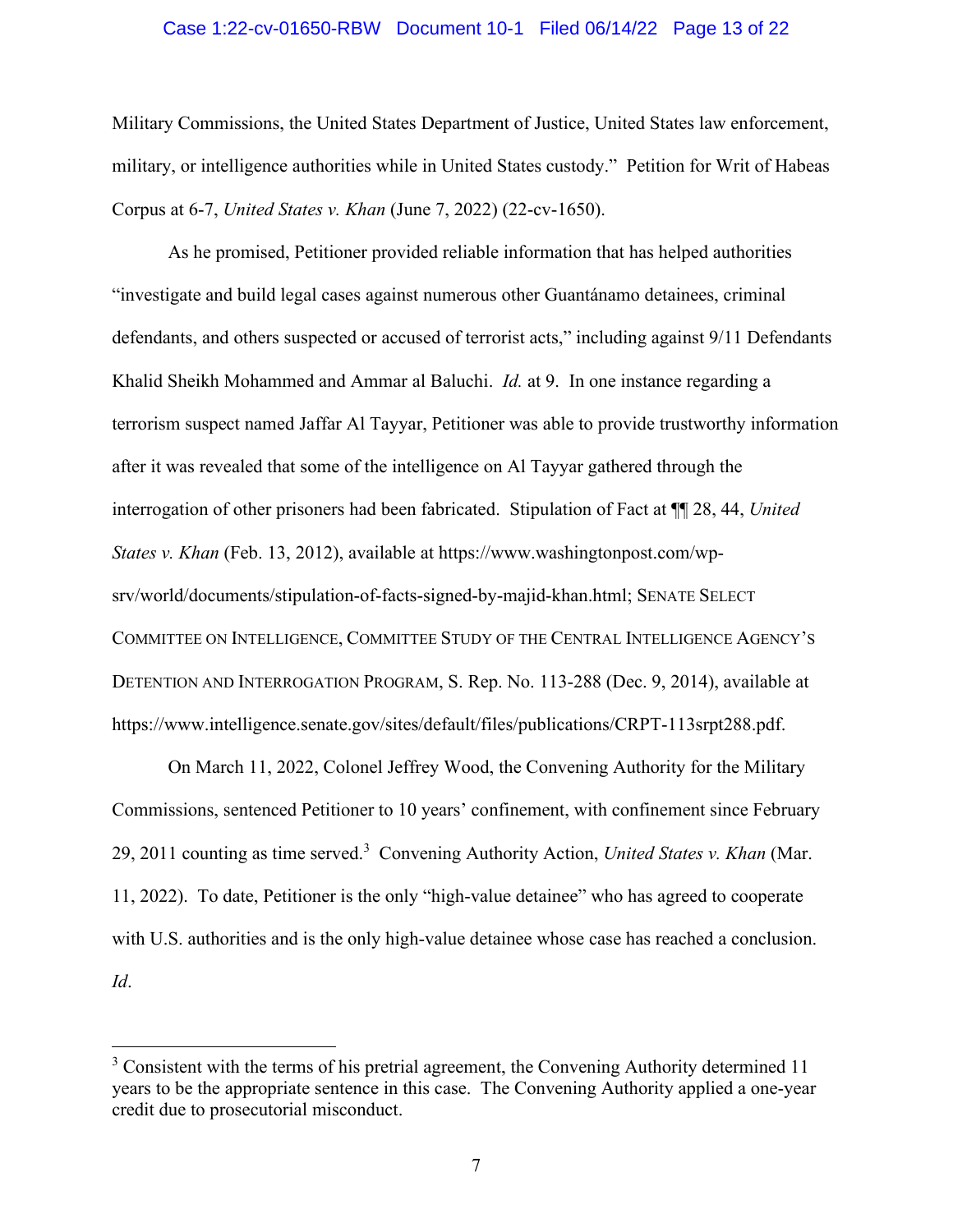There is no dispute that Petitioner has fully complied with his plea agreement and has fully served his sentence. He nonetheless remains detained at Guantánamo, without a foreseeable prospect of release.

## **IV. PLEA AGREEMENTS SERVE IMPORTANT JUSTICE-PROVIDING FUNCTIONS**

#### **A. Plea Agreements Are Routinely Used in Article III Courts**

As demonstrated by Petitioner's agreement, plea agreements provide significant benefits to the government, defendants, and crime victims. Plea agreements can speed judicial resolution, provide accountability, and provide valuable information.

Plea agreements are a path to judicial finality. They provide a means of obtaining convictions without the expense, time, and uncertainty of a trial. For example, although Petitioner's criminal conduct came after the 9/11 Defendants', Petitioner pled guilty the same year the 9/11 Defendants were arraigned on their charges. Ten years later, Petitioner has served his sentence in full before the 9/11 Defendants' trial has even been scheduled.

Plea agreements are also a path towards public accountability for criminal conduct. Guilty pleas provide the public and crime victims with information about and recognition of a defendant's crimes. A criminal defendant must acknowledge, in open court, that a crime was committed and the factual basis for the plea and must accept legal responsibility for that conduct.

Given the delays in the 9/11 military commission, Peaceful Tomorrows sees plea agreements as the only realistic way to end the legal stagnation and achieve judicial finality.

## **B. Plea Agreements Have Been Used Successfully in Terrorism and Other Complex Criminal Prosecutions in Federal Court**

Plea agreements also assist in the investigation and prosecution of terrorist networks and other complex criminal organizations. Examples are legion. Bryant Neal Viñas, a United States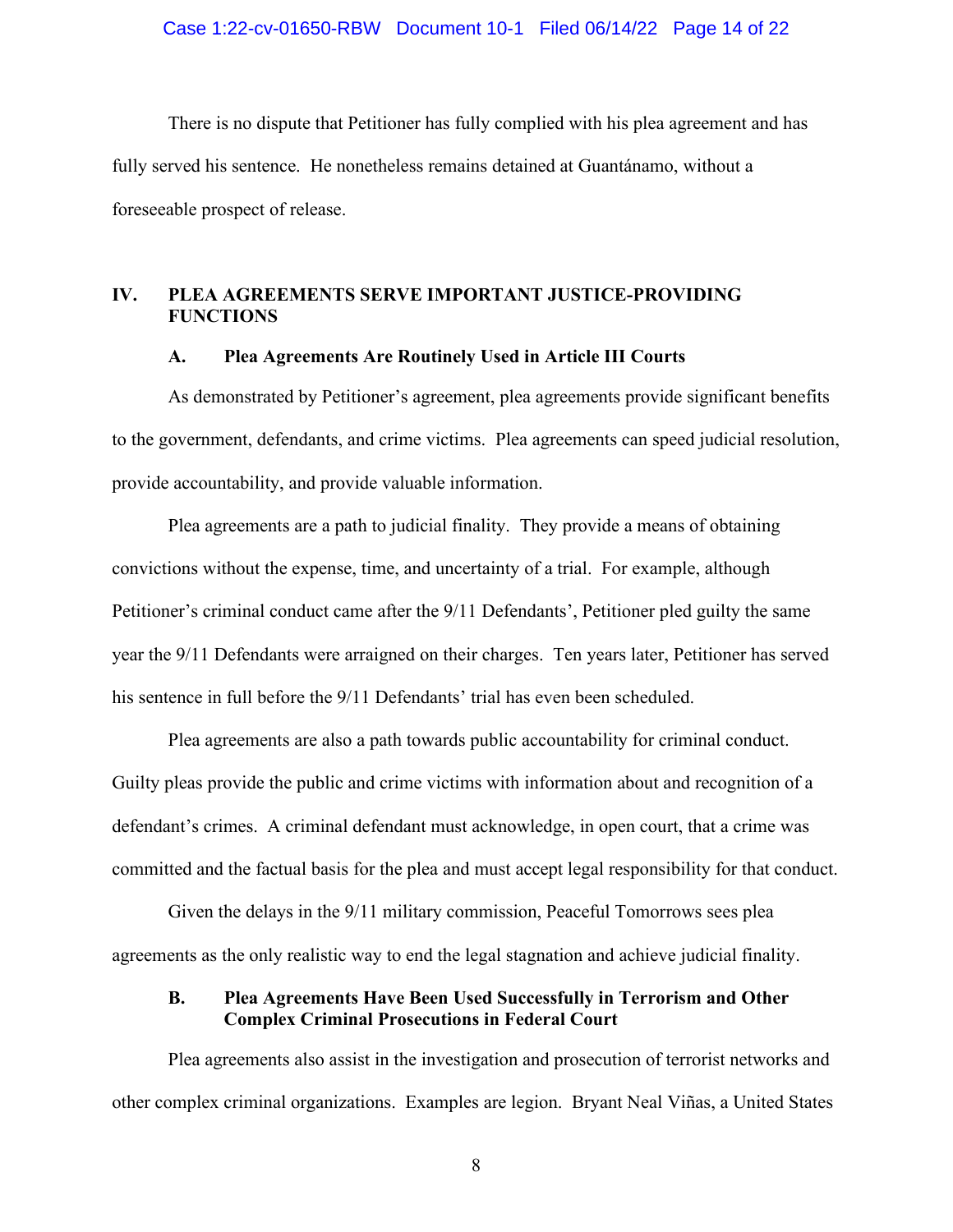#### Case 1:22-cv-01650-RBW Document 10-1 Filed 06/14/22 Page 15 of 22

citizen from Long Island, converted to Islam and joined al Qaeda after the September 11 attacks. Bryant Neal Viñas & Mitchell Silber, *Al-Qa'ida's First American Foreign Fighter after 9/11*, CTC SENTINEL, Sept. 2018, 1. Viñas travelled to Pakistan and Afghanistan, where he eventually trained with al Qaeda and carried out attacks on their behalf. After Viñas' arrest in 2008, he immediately began cooperating with United States counter-terrorism forces. While the details of much of the Viñas case remain under seal, in 2017, during Viñas' sentencing hearing, the government described Viñas' cooperation pursuant to his plea agreement as having provided "unparalleled insight into external and internal operations of al-Qaeda during the time before his arrest" and stated that Viñas had "contributed to the opening and closing of more than 30 criminal investigations." For his own part, Viñas accepted responsibility for his conduct and was convicted of serious crimes. On May 11, 2017, after approximately eight years in confinement, Viñas was sentenced to time served plus 90 days, along with lifetime supervision. Transcript of Criminal Cause for Sentencing, *United States v. Bryant Neal Viñas* (No. 08-CR-823 (NGG)). At the completion of his sentence, Viñas was released.

Reza Zarrab, a Turkish-Iranian gold trader, pled guilty in 2017 to conspiring to violate United States sanctions against Iran and agreed to cooperate with United States authorities. As part of his plea agreement, Zarrab cooperated with federal prosecutors by testifying as a witness at the trial of an official at a Turkish state bank that prosecutors believed was involved in the conspiracy. *See* Benjamin Weiser, *Reza Zarrab, Turk at Center of Iran Sanctions Case, Is Helping Prosecution*, N.Y. TIMES (Nov. 28, 2017),

https://www.nytimes.com/2017/11/28/world/europe/reza-zarrab-turkey-iran.html.

Alexanda Kotey, a British terrorist who was part of an ISIS cell that tortured and killed Western hostages, pled guilty in 2021. As part of his plea deal, Kotey agreed to meet with the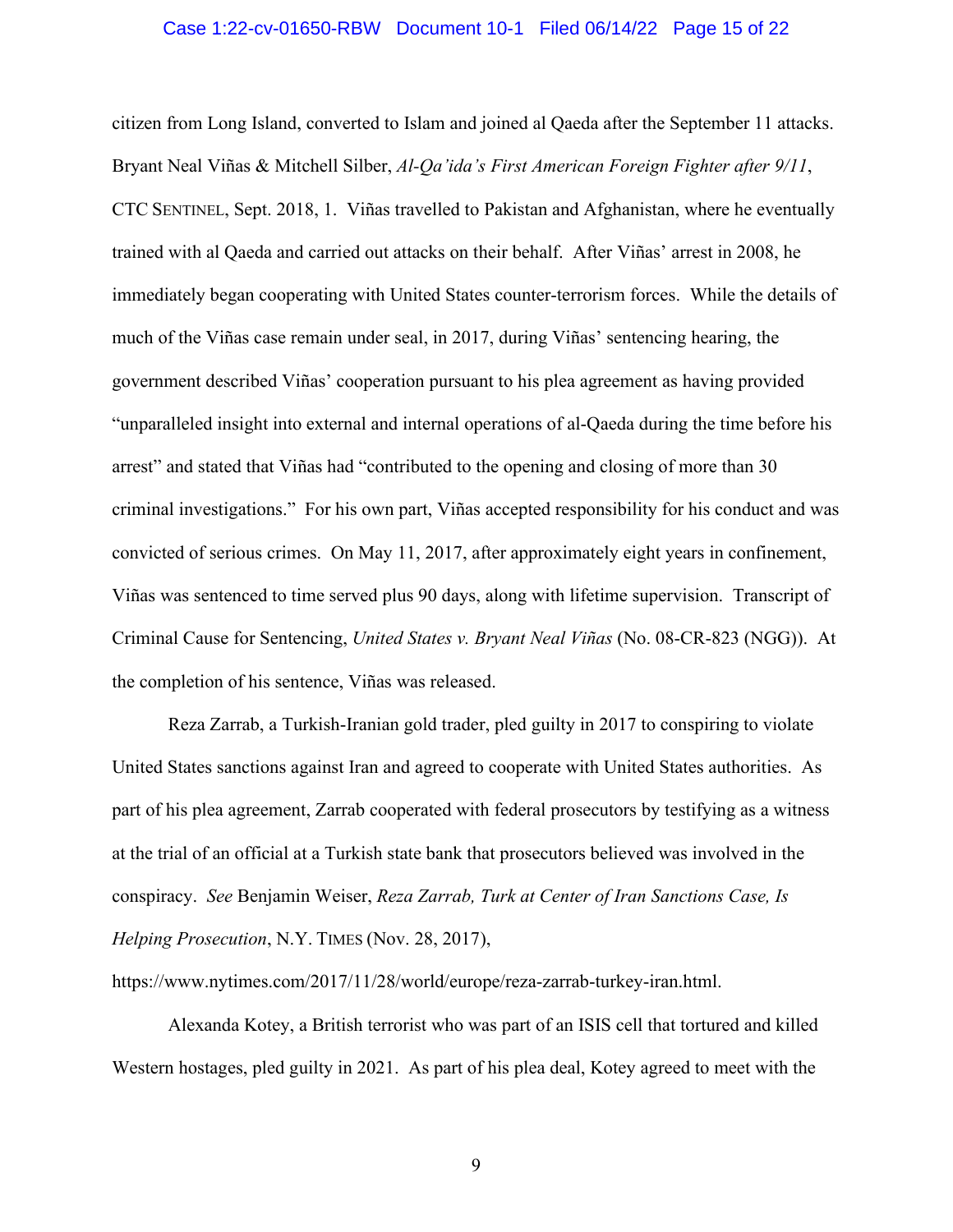#### Case 1:22-cv-01650-RBW Document 10-1 Filed 06/14/22 Page 16 of 22

families of his victims, and to share information with United States law enforcement. The family members of Kotey's victims were permitted to address him at his sentencing, and while Kotey himself declined to speak, he did submit a 25-page handwritten letter detailing his life and explaining his motivations in carrying out the crimes he committed. *See* Letter to Judge Ellis by Alexanda A. Kotey, *United States v. Kotey*, 1:20-cr-239 (Apr. 2022), available at https://int.nyt.com/data/documenttools/alexanda-kotey/a620c67c740ce48c/full.pdf. Kotey was sentenced to multiple life sentences in a high-security "supermax" prison. In exchange for his cooperation pursuant to the terms of his plea agreement, Kotey could be transferred to a British prison after 15 years to serve the remainder of his life sentence. *See* Adam Goldman, *British Terrorist Receives Life Sentence for Role in Americans' Deaths*, N.Y. TIMES (Apr. 29, 2022), https://www.nytimes.com/2022/04/29/us/politics/isis-beatles-kotey-sentenced.html.

The Viñas, Zarrab, and Kotey cases demonstrate the diversity of successful outcomes available through plea agreements. While the details of each case and each agreement differ, each achieved judicial finality in a complex criminal proceeding through the pleading process, and provided the government, the public, and, most crucially, the victims' families with information.

#### **C. The Success of Petitioner's Case Underscores the Value of Plea Agreements**

Petitioner's case has demonstrated the importance of plea agreements in the military commissions system. Unlike the 9/11 Defendants, Petitioner has accepted responsibility for his conduct. He provided valuable, reliable information to the government to enable it to investigate and prosecute others. His plea and sentencing proceedings provided information to the public and terror victims about his conduct, and his remorse. He has been convicted of serious crimes and has been in custody for almost 20 years. Resolution of his case has provided the type of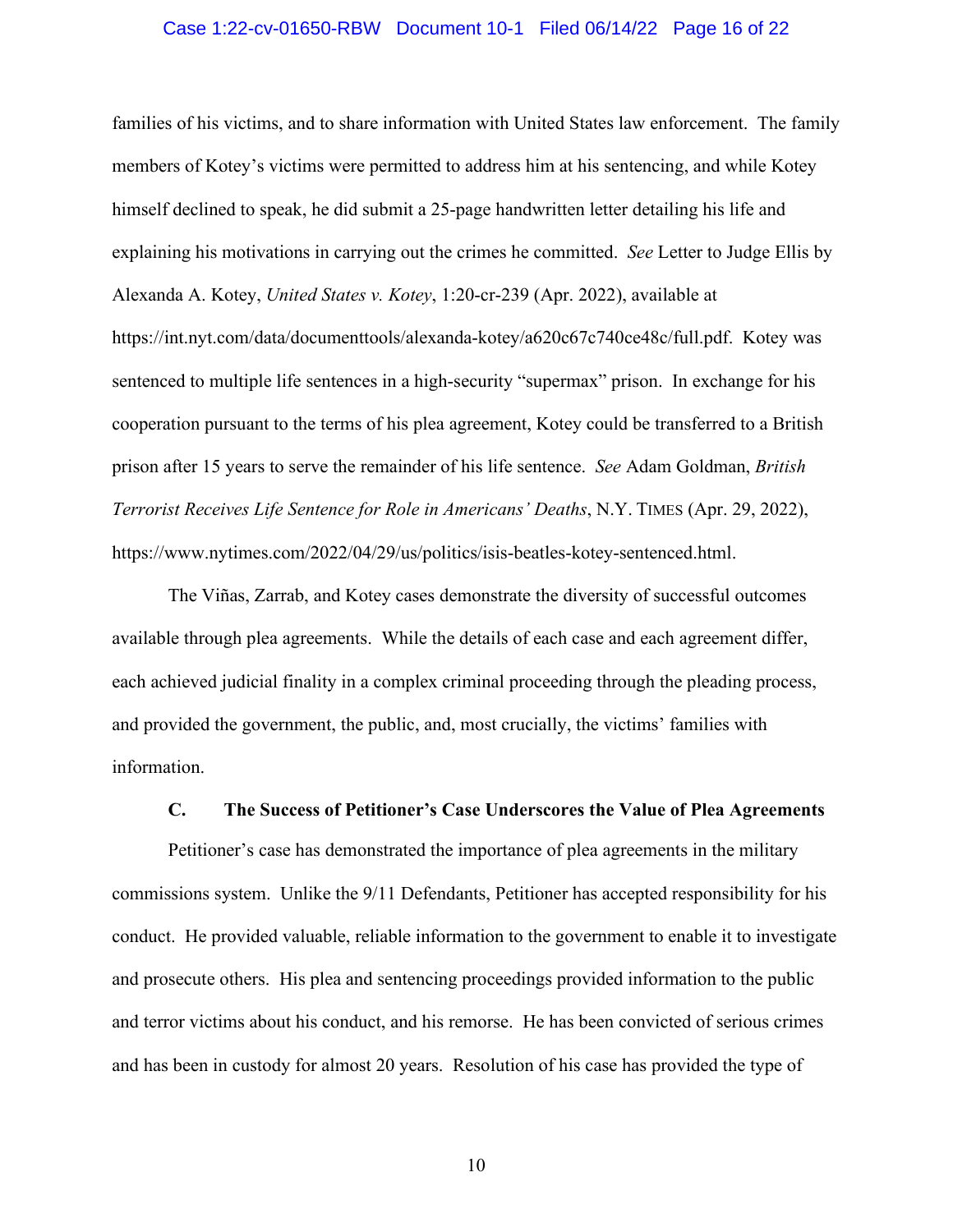#### Case 1:22-cv-01650-RBW Document 10-1 Filed 06/14/22 Page 17 of 22

finality, information, and justice to which the public, the victims of September 11, and the members of Peaceful Tomorrows are entitled.

The importance of a legal conviction and sentence to crime victims cannot be overstated. Indefinite confinement, not pursuant to a criminal conviction, may practically resemble a prison sentence, but it undermines the rule of law and, more important, does not provide public recognition of victims' suffering and the community's opprobrium. Commentators have explained: "Public prosecution and punishment . . . works symbolically to show victims that their communities care that their welfare has been compromised and that they are committed to punishing those who have violated them." Erin Ann O'Hara, *Victims and Prison Release: A Modest Proposal*, 19 FED. SENT. R. 130, 130, 2006 WL 3912222 (Vera Inst. Just.) (Dec. 1, 2006). Professor Jamie Goti has explained that one goal of legal punishment is to "restoring [the] lost self-respect" of those who—like the victims of the September 11 attacks—have "los[t] control over [their] lives to somebody else's violence." Jaime Malamud Goti, *Equality, Punishment, and Self-Respect*, 5 BUFF. CRIM. L. REV. 497, 499 (2002); *see also id.* (explaining that legal conviction and punishment of an offender is "the strongest institutional acknowledgment not only that the victim is worthy of respect but also that she is right").

What matters is not simply punishment of the 9/11 Defendants, but as Peaceful Tomorrows has explained, punishment under the rule of law, with a conviction announcing the community's judgment that crimes have been committed and legal punishment demonstrating that there is a just response to the victims' suffering.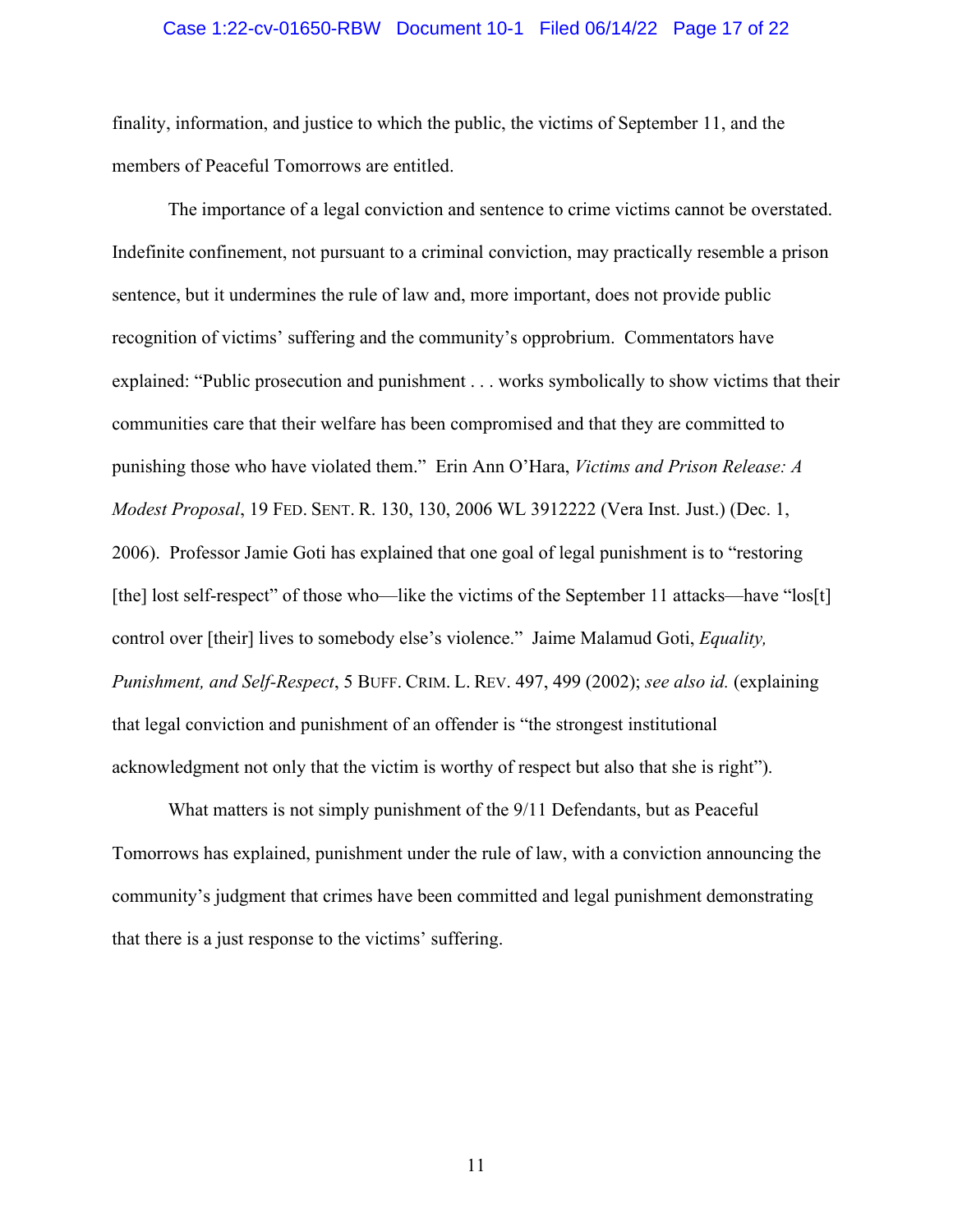## **V. PLEA AGREEMENTS, ESPECIALLY COOPERATION AGREEMENTS, MUST BE ENFORCED TO BE EFFECTIVE**

Plea agreements are bargained-for contracts. A criminal defendant agrees to admit guilt and accept responsibility, typically in exchange for some tangible benefit such a reduced charge or sentence. Without those benefits, there is no incentive for a defendant to plead guilty. If the government cannot be trusted to abide the terms of its agreement—particularly in the context of a military commissions system that is already viewed with skepticism—plea agreements cease being a useful tool in the criminal justice system, to the detriment of the government, public and crime victims.

## **A. Entering a Plea Agreement Requires Trust that the Defendant Will Receive a Benefit from His Bargain with the Government**

Plea agreements allow prosecutors to offer a lesser sentence in exchange for the defendant's acceptance of responsibility and (with respect to cooperation agreements) assistance.

When defendants cooperate with the government, they provide information against other criminals, often times extremely dangerous criminals. Providing this information comes at enormous risk to the defendants themselves and, often, to their loved ones. Without assurance that the government will follow through on its agreement, no defendant would entertain such a deal.

Because Petitioner desired to take responsibility for his actions, to make amends, and to find a way to return to the world, he pursued a plea agreement while confined at Guantánamo Bay. His plea and cooperation have provided information to the government, the public, and his victims. His renunciation of terrorism and his cooperation against other defendants has placed himself and his family in danger of retaliation. The risk he took is so great that he will never be able to return to Pakistan, his home country.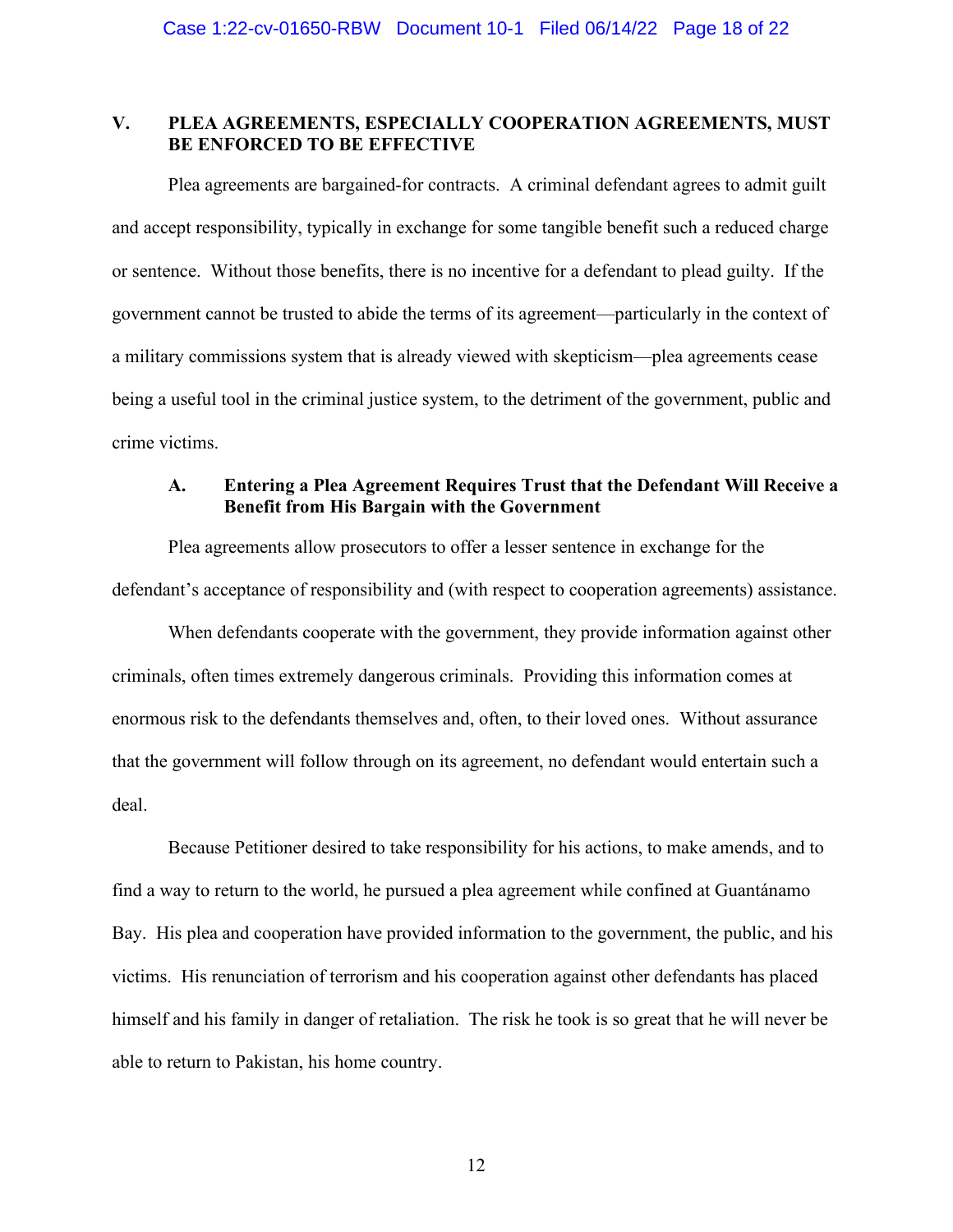#### Case 1:22-cv-01650-RBW Document 10-1 Filed 06/14/22 Page 19 of 22

Yet having entered into an agreement with the government, and, having fulfilled all his obligations under the agreement and served the sentence imposed by the commission, the government now refuses to release him from custody. Despite his cooperation and plea, he is now situated no differently from the other Guantánamo detainees still awaiting trial.

Not only is releasing Petitioner from custody the only just resolution to his case, but requiring the government to comply with its bargain and release Petitioner would serve as a strong message to other detainees—including the 9/11 Defendants—that pre-trial resolution has tangible benefits, and that the government must follow through on its obligations. Failure to enforce the agreement to do so sends precisely the opposite message, communicating that there is no benefit to a defendant in entering into a plea agreement, a result that will leave victims continuing to wait for finality and justice. Indeed, if the government's obligations under the plea agreement are not enforced, any ongoing plea discussions involving the 9/11 Defendants are likely to fail.

#### **B. Entering a Plea Is Binding on the Parties Involved**

Petitioner's release is not only strategically important for preserving the plea agreement process, it is also legally required. "In interpreting the terms of a plea agreement, [courts] look to principles of contract law." *United States v. Murray*, 897 F.3d 298, 304 (D.C. Cir. 2018). As the Supreme Court has held, "[a]lthough the analogy may not hold in all respects, plea bargains are essentially contracts." *Puckett v. United States*, 556 U.S. 129, 137 (2009). In keeping with that understanding, the Court stated that "when one of the exchanged promises [in a plea agreement] is not kept . . . we do not say the voluntary bilateral consent to the contract never existed . . . we say that the contract was broken." *Id.*

"When a defendant agrees to a plea bargain, the Government takes on certain obligations. If those obligations are not met, the defendant is entitled to seek a remedy [including] specific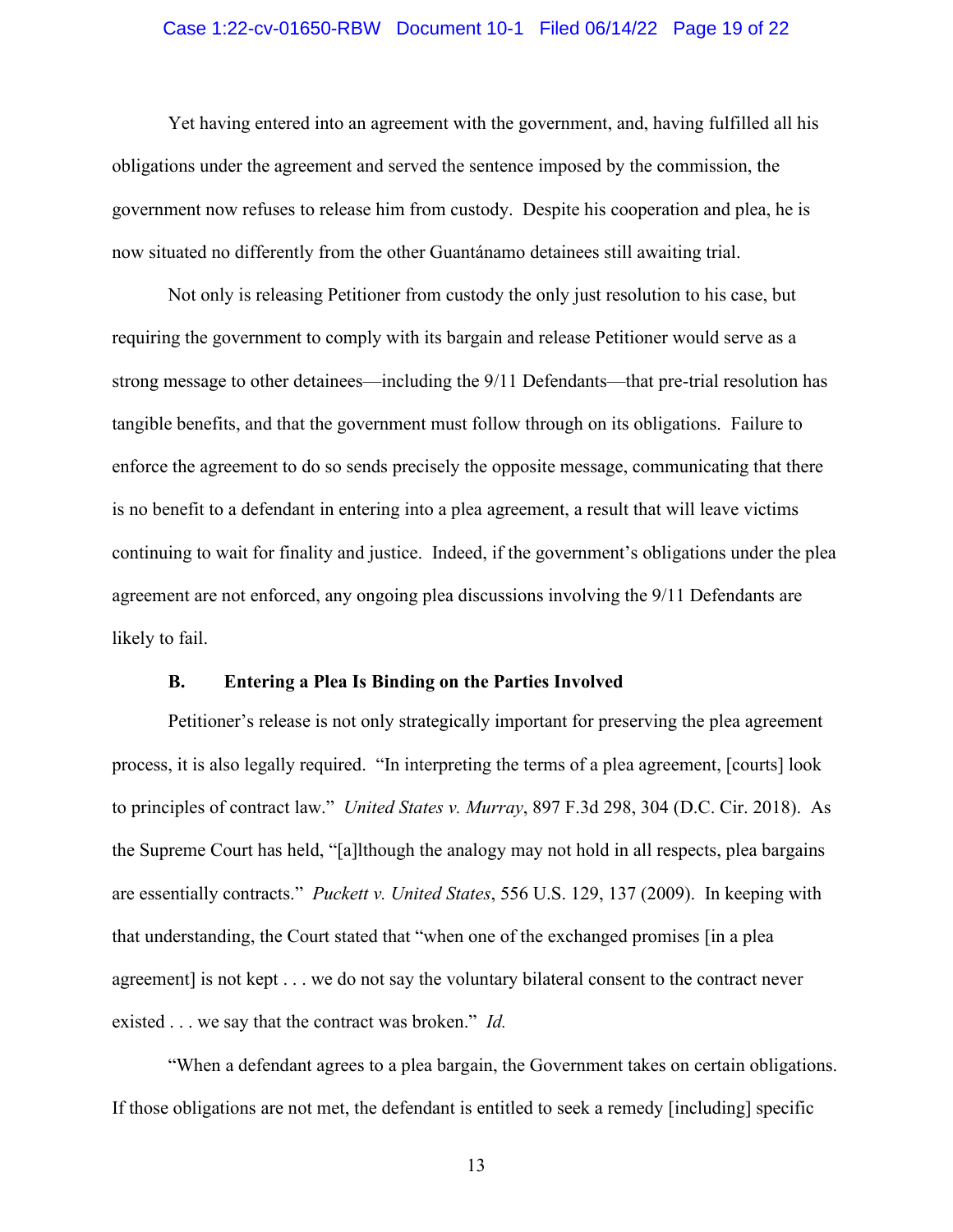#### Case 1:22-cv-01650-RBW Document 10-1 Filed 06/14/22 Page 20 of 22

performance of the contract." *Id.* Indeed, the government itself regularly argues that provisions of a plea agreement must be specifically enforced. For example, in *United States v. Lee*, 888 F.3d 503 (D.C. Cir. 2018), the government argued that "[plea] bargains depend on the trust of the parties that their agreed-upon terms would be enforced." Brief for Appellee at 22, fn. 5, *United States v. Lee*, 888 F.3d 503 (D.C. Cir. 2018) (No. 17-3039). The D.C. Circuit agreed, holding:

In a plea agreement, the defendant obtains certain benefits, and the Government obtains certain benefits. One of the benefits the Government sometimes bargains for is the defendant's waiver of the right to appeal the sentence. When the defendant knowingly, intelligently, and voluntarily waives the right to appeal but later can still appeal because of a technical violation at the plea hearing, the Government loses that benefit, and the defendant obtains a windfall.

*Lee*, 888 F.3d at 506.

Petitioner has complied, even at personal risk, with every requirement of his plea agreement. The government must now be required to live up to its end of the bargain and release him—both because it is the just result in this case and because other detainees—including the 9/11 Defendants—should be assured that the government will fulfill its legal obligations.

#### **VI. CONCLUSION**

Members of Peaceful Tomorrows have, for the past two decades, sought justice and resolution under law for the September 11 attacks. More than 20 years after their relatives' deaths, the 9/11 military commission has failed to provide either.

Petitioner's case, on the other hand, serves as a model for justice and accountability, which Peaceful Tomorrows earnestly hopes will be followed by the 9/11 Defendants. Petitioner has not only served his sentence but has also explained his actions, demonstrated his remorse, and has helped the United States in its effort to deter and prosecute other terrorists. Petitioner's release will pave a way for other defendants to choose a similar path.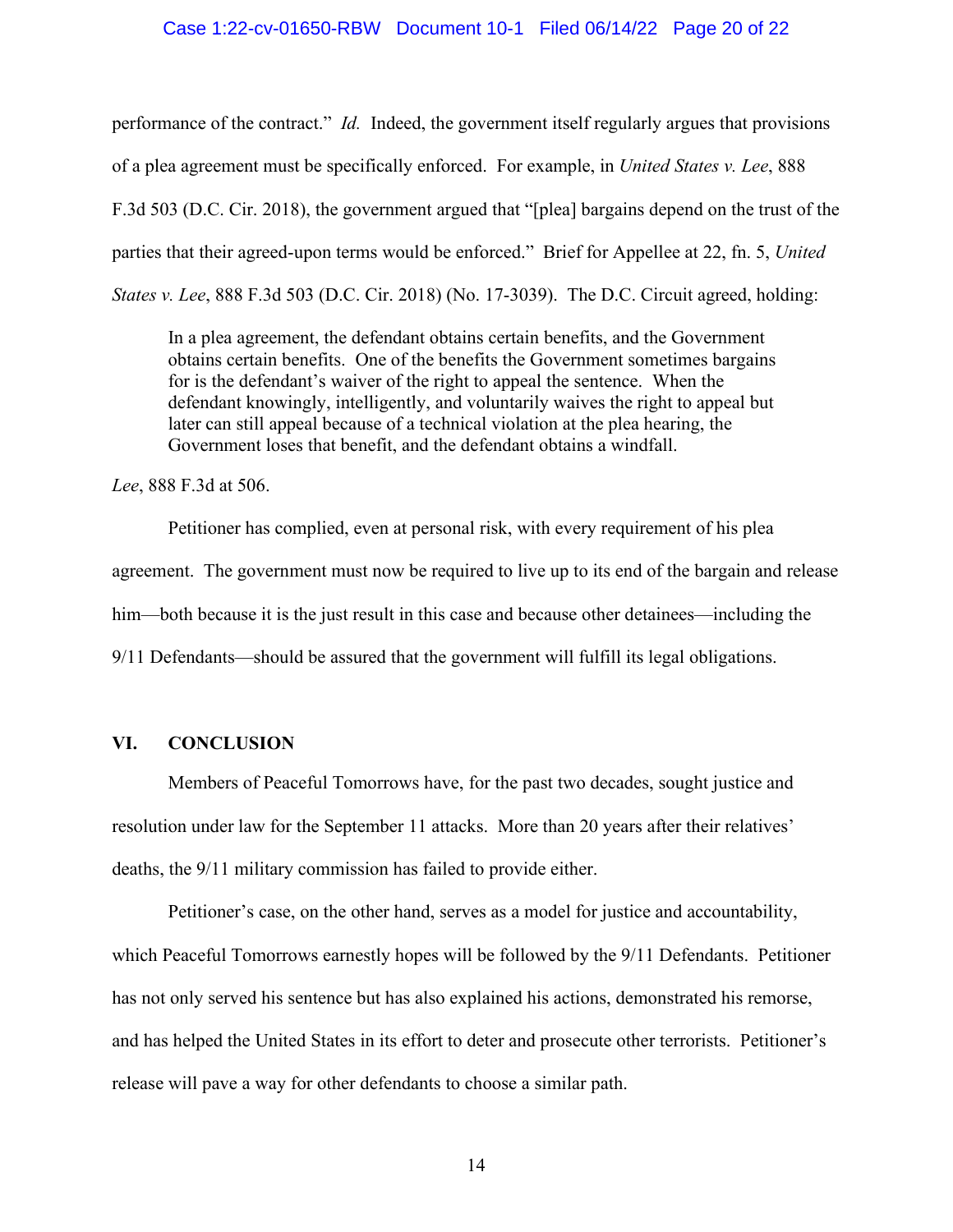# Case 1:22-cv-01650-RBW Document 10-1 Filed 06/14/22 Page 21 of 22

For two decades Peaceful Tomorrows' families have waited for answers, information, acceptance of responsibility, and reliable, final convictions pursuant to the rule of law. In that time, many of Peaceful Tomorrows' members, and other victims' family members, have passed away never having seen a measure of justice served for the crimes that occurred on September 11, 2001. The government now has a chance—perhaps its last—to resolve the case against the 9/11 Defendants and provide these victims with the justice, finality and information they deserve. The success of that effort depends to a large degree on whether the government will follow through on its commitments and legal obligations.

To that end, Peaceful Tomorrows respectfully requests that this court grant Petitioner's writ of habeas corpus.